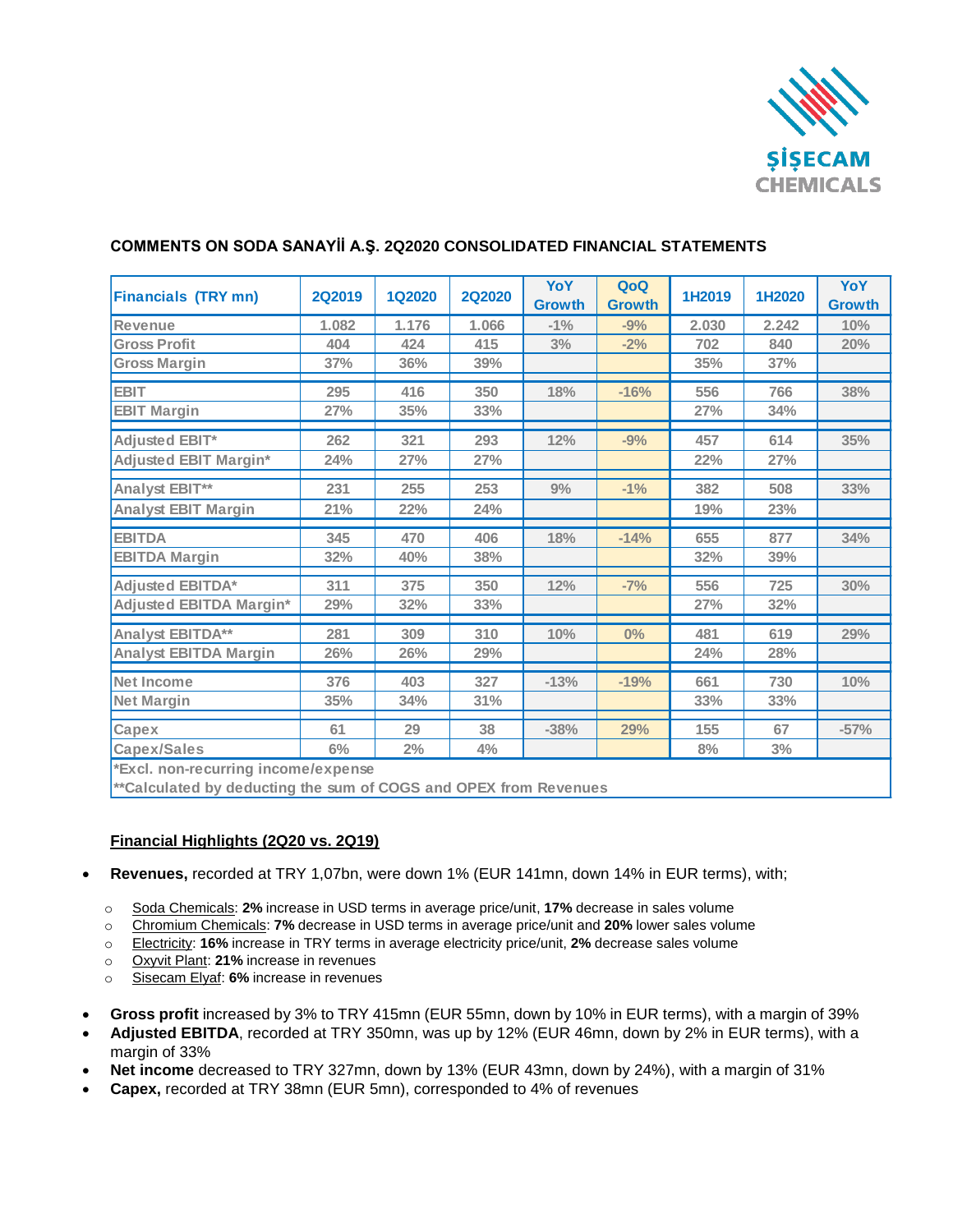**FCFE** was TRY -491mn in 1H20 (vs.TRY -325) due to the rise in net working capital with lower volume sales and tax expense parallel to the downward revision in budgeted annual capex

## **Operational Highlights (2Q20 vs. 2Q19)**

- **Total soda ash production** was at 530K tons, down by 13%. Domestic and international production volumes were down by 8% and 19%, respectively. Parallel to the last year in the same period, 63% of the output was produced at Mersin Soda Plant, located in Turkey, while the rest at Non-Turkey facilities.
- **Total soda ash sales volume**, recorded at 480K tons, was down by 17%. Domestic and international sales went down by 14% and 18% in volume terms.

April sales volume was not significantly different from what we have recorded last year in the same period. Although there were slowdowns in demand from flat glass industry clients, we continued to deliver our products in line with our plans as our operations were supported by the incremental demand coming from glass packaging and detergent production industries. May, on the other hand, was the month in which we felt the full impact of production stoppages seen in auto industry and slowdown in construction activity in a lagged but direct manner. While 2020 sales contracts, signed mostly before the end of 2019, continued to be in place, we started to get delay request for soda ash deliveries especially to our flat glass industry clients. Sales volume recorded in June was stronger than May but still below April, pointing out the fact that the lagged impact of the slowdown in sales to flat glass industry continued to be on the scene while our product deliveries were supported by the easing in pandemic related limitations and the nourishing consumer sentiment resulting from normalization steps

- **Total chromium chemicals production** decreased by 43%. Domestic facility's contribution to the total output stood at 99%, flat on a y-o-y basis.
- **Total chromium chemicals sales volume,** recorded at 27K tons, down by 20%. Domestic sales' contribution to total volume was 9% (down from 14%).

Chromium chemicals operations were hit at a larger extend throughout the first half of 2020, being a global supplier of products used in industries having already matured from a demand perspective while Covid-19 cases was started in China, one of our largest export markets and then have spread all around the World especially starting from March. Although, we kept our sales volume higher year on year in the first quarter by changing the product mix and adding clients to our portfolio from different regions, these precautions were not enough to keep the trend in April. Slowdown in global economic activity together with below 50% capacity utilization rate in leather tanning industry and production stoppages in auto industry acted as the main contributors to low sales volumes in April. May turned out to be the month in which we have recorded gradual improvement in our sales volume on a month on month basis thanks to our efforts in aligning our product portfolio with the demand. In June, we were able to limit our sales volume decline at single digit levels on a year on year basis with the easing of pandemic measures and the revival of demand in Asia parallel to the rise in economic activity

- **Electricity** production was down by 48% with the process optimization at energy production facilities including co-generation plant, coal-fired boiler and conventional boilers. Sales volume was down by 2% to 203mn kWh
- **Oxyvit Plant** output decreased by 7% while sales volume was down by 3%. With the decline in global production levels due to Covid-19 outbreak, pricing environment stayed strong especially for Vitamin K3, used as one of the premix materials for animal feed.
- **Sisecam Elyaf Plant** installed capacity/quarter utilization rate was kept at **68%** (flat on a q-o-q basis) due to Covid-19 impact of lowering the global demand for glass fiber products at a large extend. Output and sales volume of the glass fiber business were 11,9K tons and 9,9K tons, respectively. Sales volume/output ratio was up from 68% to 83%.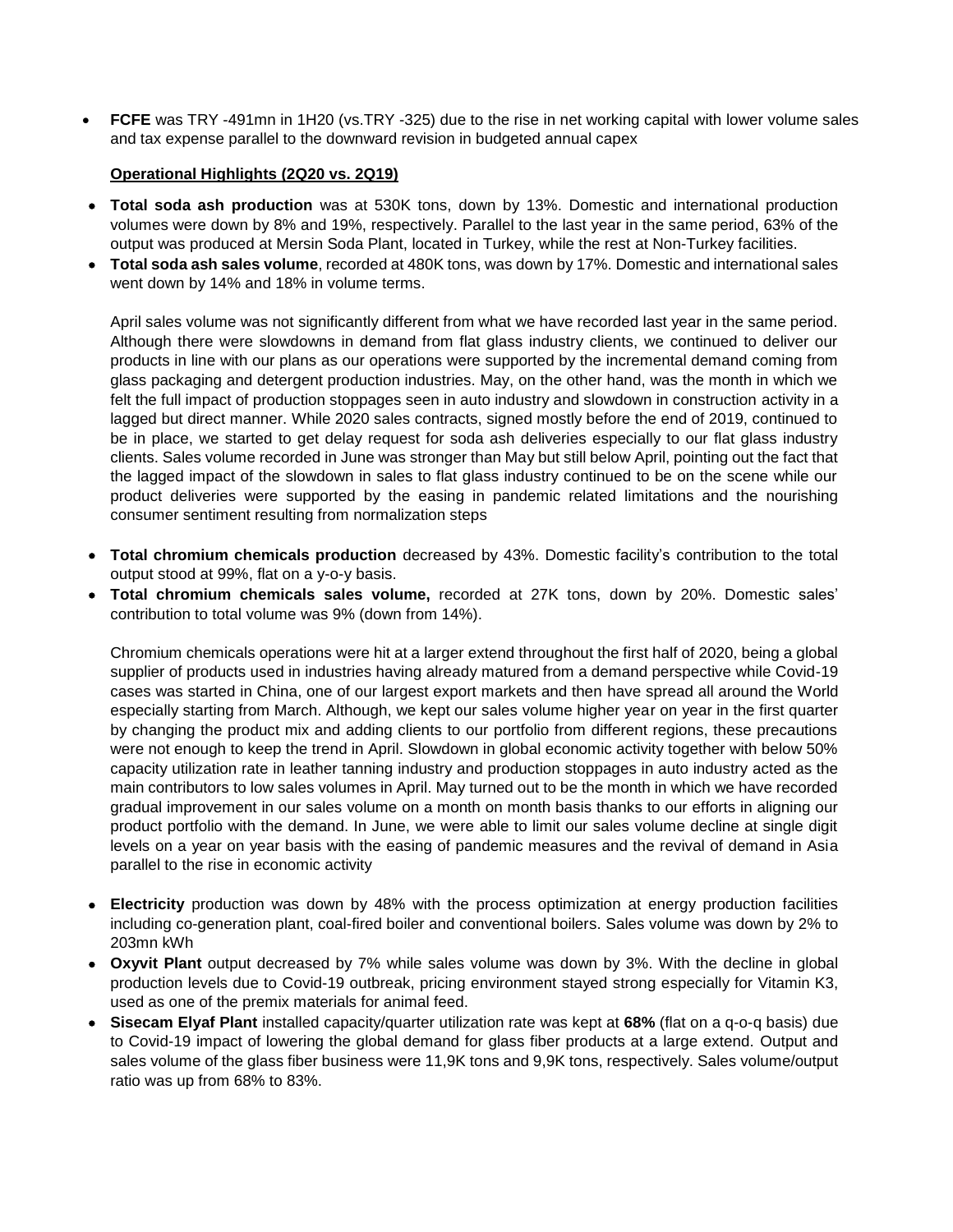## **Regional and Segmental Analysis of 2Q20 IFRS Results in Comparison with 2Q19 Results**

- **Revenues generated through domestic sales** contracted by 2% and kept its share consolidated topline figure flat at 26%. **International sales** (including exports from Turkey) went down by 1%
- **Revenues stemming from sales to Sisecam Group Companies** stood at 13% (vs. 12%)
- **Hard currency breakdown of consolidated revenues and COGS** were 93% and 58%, respectively

# **1) Soda Chemicals, Energy and Other Segment;**

- o Segmental contribution to the consolidated topline figure recorded at **76%**, with **TRY 812mn** sales revenues (**up** by **2%**)
- o Excluding energy and glass fiber business units' contributions (**TRY 116mn in total**), fully generated in hard currency and with a USD/EUR split of 43%/57%, soda chemicals revenues grew by **1%** and reached **TRY 696mn**.
- o Energy revenues increased by **13%** to **TRY 51mn**, with **16%** rise in average price/kWh sold in TRY terms. Energy business' share in consolidated revenues was **5%** (vs. **4%**)
- o Having generated **TRY 65mn** in revenues, glass fiber business' contribution to the company's consolidated topline was flat at **6%**
- o **COGS** went down from **TRY 520mn** to **TRY 510mn**, by **2%**, primarily with the decline in raw material costs in USD basis and lower level of sales. Excluding costs in relation with the glass fiber business, the decline in segment-specific COGS was 3%
- o **Gross profit**, recorded at **TRY 302mn**, was **up** by **9%**, with a margin of **37%** (vs. **35%**), while its share in consolidated gross profit increased by **+400bps** to **73%** (vs. **69%**).

## **2) Chromium Chemicals Segment;**

- o With revenues recorded at **TRY 253mn**, **down** by **11%**, segments' contribution to the consolidated topline stood at **24%**
- o Incremental revenues generated by Oxyvit Plant to the chromium chemicals segment was **TRY 34mn**, **up** by **21%**
- o **COGS** went down from **TRY 159mn** to **TRY 140mn**, by **12%**, thanks to the decline in the prices of the main raw materials in USD basis and lower sales volume. Excluding **TRY 17mn** COGS recorded by Oxyvit, segment-specific COGS declined by 14%
- o **Gross profit**, recorded at **TRY 113mn**, was **down** by **10%**, with a margin of **45%** (vs. **44%**), while segment-specific contribution to consolidated gross profit declined to **27%** (vs. **31%**)

## **P&L Analysis (2Q20 vs. 2Q19)**

- **Revenues**, recorded at **TRY 1,07bn**, were **down** by **1%**
- **Consolidated COGS** decreased by **4%** to **TRY 651mn**
- **Gross Profit** was **TRY 415mn, up** by **3%,** with a margin of **39%** (vs. 37%)
- **Operating expenses** was **down** by **6%** to **TRY 162mn,** while OPEX/sales ratio was **15%** (16%), mainly resulting from a decline in logistics expenses due to lower volume of product deliveries
- **Net other income from operations** recorded at **TRY 27mn** (vs. **TRY 16mn**), with higher net FX gains on trade receivables and payables
- **Net income from investing activities** stood at **TRY 69mn** (vs. **TRY 48mn**) including the share in net income generated by associates and joint ventures and impairment losses in relation with IFRS 9 standards.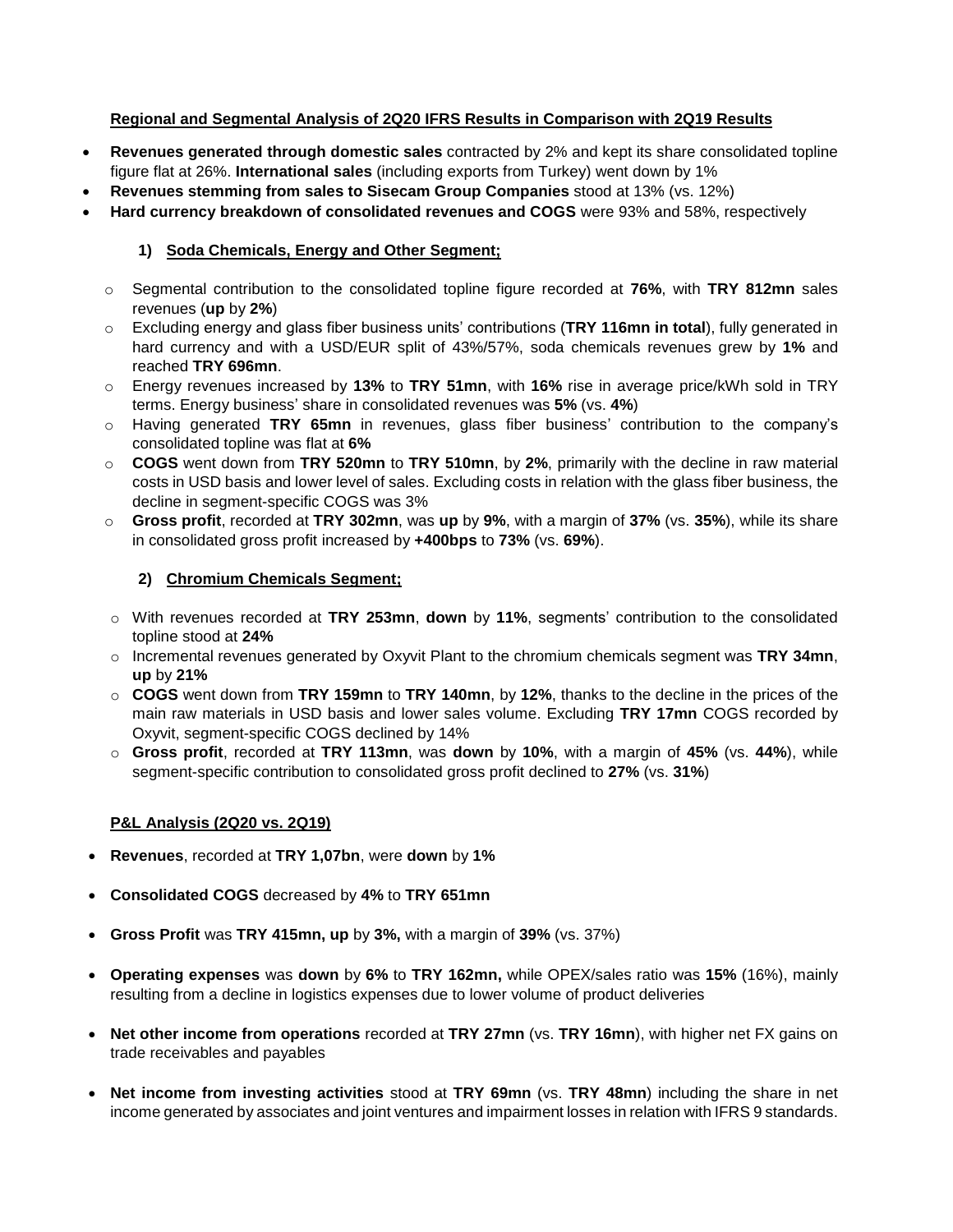With the **10%** q-o-q rise in period-end USD/TRY rate, Soda Sanayii recorded **TRY 57mn** as revaluation gains on its investment portfolio (incl. loss on provisions for potential losses), which was composed of **TRY 893mn** equivalent USD-denominated fixed income securities with semi-annual coupon payments

- **Adjusted EBIT** (to one-off gains/losses and provision for potential losses on the fixed income securities investment) was **TRY 293mn up** by **12%**. Adjusted EBIT margin recorded at **27%** (vs. **24%**)
- **Depreciation expenses**, recorded at **TRY 57mn**, were **up** by **14%** and depreciation/sales ratio was 5%, **up** by **70bps**
- **Adjusted EBITDA** (to one-off gains/losses and provision for potential losses on the fixed income securities investment) increased by **12%** to **TRY 350mn**, and led to a margin of **33%** (vs. **29%**)
- **Net financial income** increased from **TRY 7mn** to **TRY 71mn** resulting from higher hard-currency deposits and TRY-denominated financial debt with lower interest rates and local currency depreciation
- **Tax expense,** recorded at **TRY 94mn** (vs. **tax income** of **TRY74mn**), with TRY 110mn tax expense and TRY 16mn deferred tax income due to lower level of tax incentives use with the decline in capex
- **Net income** in relation with the period was **TRY 327mn** (vs. **TRY 376mn**), with a net margin **31%** (vs. **35%**).
- **Gross Debt** (incl. other payables to related parties) came in at TRY 2,6bn equivalent **USD 376mn** (vs. TRY 2,2bn equivalent **USD 373mn** as of 2019 year-end). Soda Sanayii maintained its policy to increase its TRYdenominated debt to benefit from the decline in interest rate
- **Cash&Cash Equivalents** (including fixed income securities investments and other receivables from related parties) stood at TRY 3,9bn equivalent **USD 568mn** (vs. TRY 3,1bn equivalent **USD 526mn**)
- **Net Cash** position was TRY 1,3bn equivalent **USD 192mn**, and Net Cash/Ebitda at **0,9x**
- **Net Long FX Position** was **TRY 4bn** (**up** by **TRY 1,04bn** compared to 2019 year-end balance);
- o **Net long USD** position of **USD 449mn, up** by **USD 33mn**
- o **Net long EUR** position of **EUR 110mn**, **up** by **EUR 45mn**
- o **Net long other currencies'** position of **TRY 70mn**, **up** by **TRY 20mn**
- **Capital Expenditures:** Soda Sanayii had a very limited capex of **TRY 38mn** (vs. **TRY 61mn**) as the company decided to act in a cautious manner against the possible negative impact that Covid-19 may have on client industries and cancelled/delayed its budgeted capex for the overall year by more than 60%

#### **Important Events during and after the Period**

- $\circ$  Soda Sanayii distributed TRY 245mn as cash dividend on May 29<sup>th</sup>
- o Capital Markets Board (CMB) published final version of the Communiqué on Significant Transactions and the Exit Right on June 27th
- o CMB approved the merger application of Şişecam and its subsidiaries through acquisition of all assets and liabilities of its 4 listed companies and Paşabahçe on July 23rd.

Conversion Rate for SODA = 1,15997

Exit Right Price adjusted to dividends paid for SODA (TL/Share) = 6,144